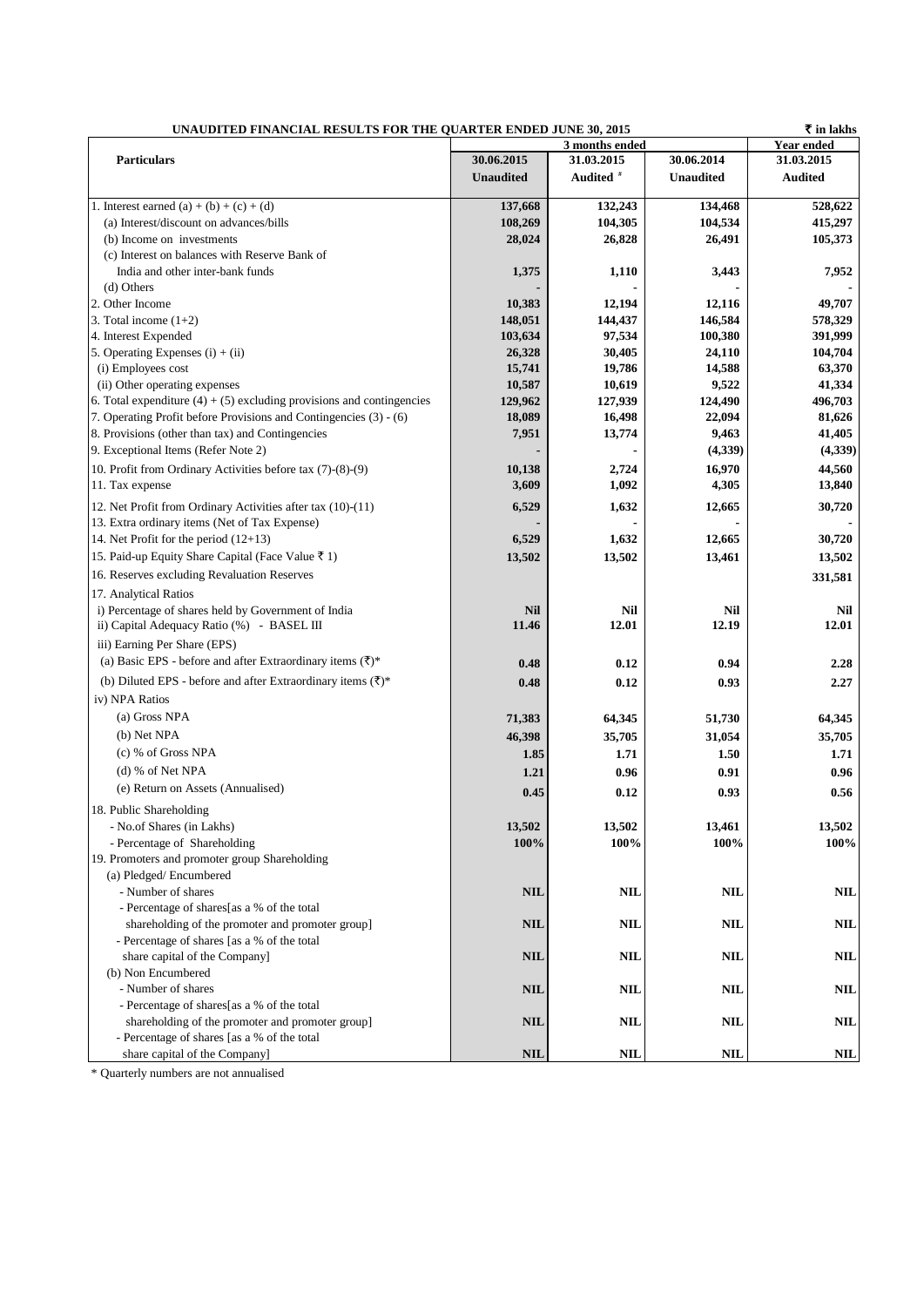## **Segmentwise Results**

|                                                                            |                  |                |                  | ₹ in lakhs.       |
|----------------------------------------------------------------------------|------------------|----------------|------------------|-------------------|
|                                                                            | 3 months ended   |                |                  | <b>Year ended</b> |
| <b>Particulars</b>                                                         | 30.06.2015       | 31.03.2015     | 30.06.2014       | 31.03.2015        |
|                                                                            | <b>Unaudited</b> | <b>Audited</b> | <b>Unaudited</b> | <b>Audited</b>    |
|                                                                            |                  |                |                  |                   |
| 1. Segment Revenue                                                         |                  |                |                  |                   |
| a) Treasury                                                                | 31,693           | 31,453         | 35,217           | 132,047           |
| b) Corporate/ Wholesale Banking                                            | 67,482           | 63,808         | 58,910           | 245,164           |
| c) Retail Banking                                                          | 46,067           | 46,253         | 50,101           | 189,462           |
| d) Other Banking Operations                                                | 2.809            | 2.923          | 2.356            | 11.656            |
| Total                                                                      | 148,051          | 144,437        | 146,584          | 578,329           |
| Less: Inter segment Revenue                                                |                  |                |                  |                   |
| Net Income from Operations                                                 | 148,051          | 144,437        | 146,584          | 578,329           |
| 2. Segment Results                                                         |                  |                |                  |                   |
| $Profit(+) / Loss(-) before tax, exceptional item and after interest from$ |                  |                |                  |                   |
| each segment                                                               |                  |                |                  |                   |
| a) Treasury                                                                | (6, 537)         | (10, 939)      | (1,198)          | (14, 148)         |
| b) Corporate/ Wholesale Banking                                            | 5,415            | 1,414          | 1,551            | 6,298             |
| c) Retail Banking                                                          | 8,951            | 9,939          | 10,309           | 38,525            |
| d) Other Banking Operations                                                | 2,309            | 2,310          | 1,969            | 9,546             |
| <b>Total</b>                                                               | 10,138           | 2,724          | 12,631           | 40,221            |
| Less: unallocated expenditure (exceptional item)                           |                  |                | (4,339)          | (4,339)           |
| Profit Before Tax and exceptional item                                     | 10,138           | 2,724          | 16,970           | 44,560            |
| <b>3. Capital Employed</b>                                                 |                  |                |                  |                   |
| a) Treasury                                                                | 103,063          | 109.954        | 102,050          | 109,954           |
| b) Corporate/ Wholesale Banking                                            | 118,245          | 121,627        | 117,681          | 121,627           |
| c) Retail Banking                                                          | 68,311           | 72,943         | 77,892           | 72,943            |
| d) Other Banking Operations<br>e) Un allocated                             | 75,856           | 54,417         | 50,729           | 54,417            |
|                                                                            |                  |                |                  |                   |
| Total                                                                      | 365,475          | 358,941        | 348,352          | 358,941           |

Notes:

1 The above financial results for the quarter ended June 30, 2015 reviewed by the Audit Committee of the Board have been approved by the Board of Directors at their meeting held on July 15, 2015 and subjected to a limited review by the Statutory Central Auditors.

- $\mathfrak{D}$ In the previous year, effective April 1, 2014, the Bank had changed it's accounting policy for charging depreciation from Written Down Value ("WDV") method to Straight Line Method ("SLM") in respect of all fixed assets other than computers which were already being depreciated under SLM. The management believes that such change better reflects the actual use of assets acquired. On account of this change in accounting policy, the Bank had in the previous year reversed an amount of  $\bar{\tau}$  6,574 lakhs during the quarter ended June 30, 2014 representing the excess depreciation charge for the period upto March 31, 2014 and disclosed the same net of related tax effect of ₹2,235 lakhs as an exceptional item for quarter ended June 30, 2014 (Corresponding period).
- 3 During the quarter ended March 31 2015, the Bank has assigned certain non-performing financial assets having a net book value of  $\bar{\tau}$  8,207 lakhs to an Asset Reconstruction company. The Bank has, in terms of RBI Circular DBOD.BP.BC.No.9/21.04.048/2014-15 on "Prudential norms on income recognition, asset classification and provisioning pertaining to advances" dated July 1, 2014 spread the net shortfall in recovery of net book value of  $\bar{\tau}$  832 lakhs over a period of two years. Consequently an amount of  $\bar{\tau}$  166 lakhs has been charged to the profit and loss account during the quarter ended June 30, 2015 and the unamortised balance as at June 30, 2015 amounts to  $\bar{x}$  499 lakhs.
- 4 In accordance with the RBI Circular DBOD.No.BP.BC.6/21.06.201/2014-15 dated July 1, 2014, Banks are required to make quarterly Pillar 3 disclosures under BASEL III capital requirements. The Bank has made these disclosures which are available on its website at the following link. http://www.southindianbank.com/content/viewContentLvl1.aspx?linkIdLvl2=5&LinkIdLvl3=532&linkId=532 These disclosures have not been subjected to a limited review by the auditors.

5 During the quarter ended June 30, 2015, the Bank has allotted 15,475 shares, pursuant to the exercise of stock option by certain eligible employees.

6 In computing the segment information certain estimates and assumptions have been made by the management which have been relied upon by the Statutory Central Auditor of the Bank.